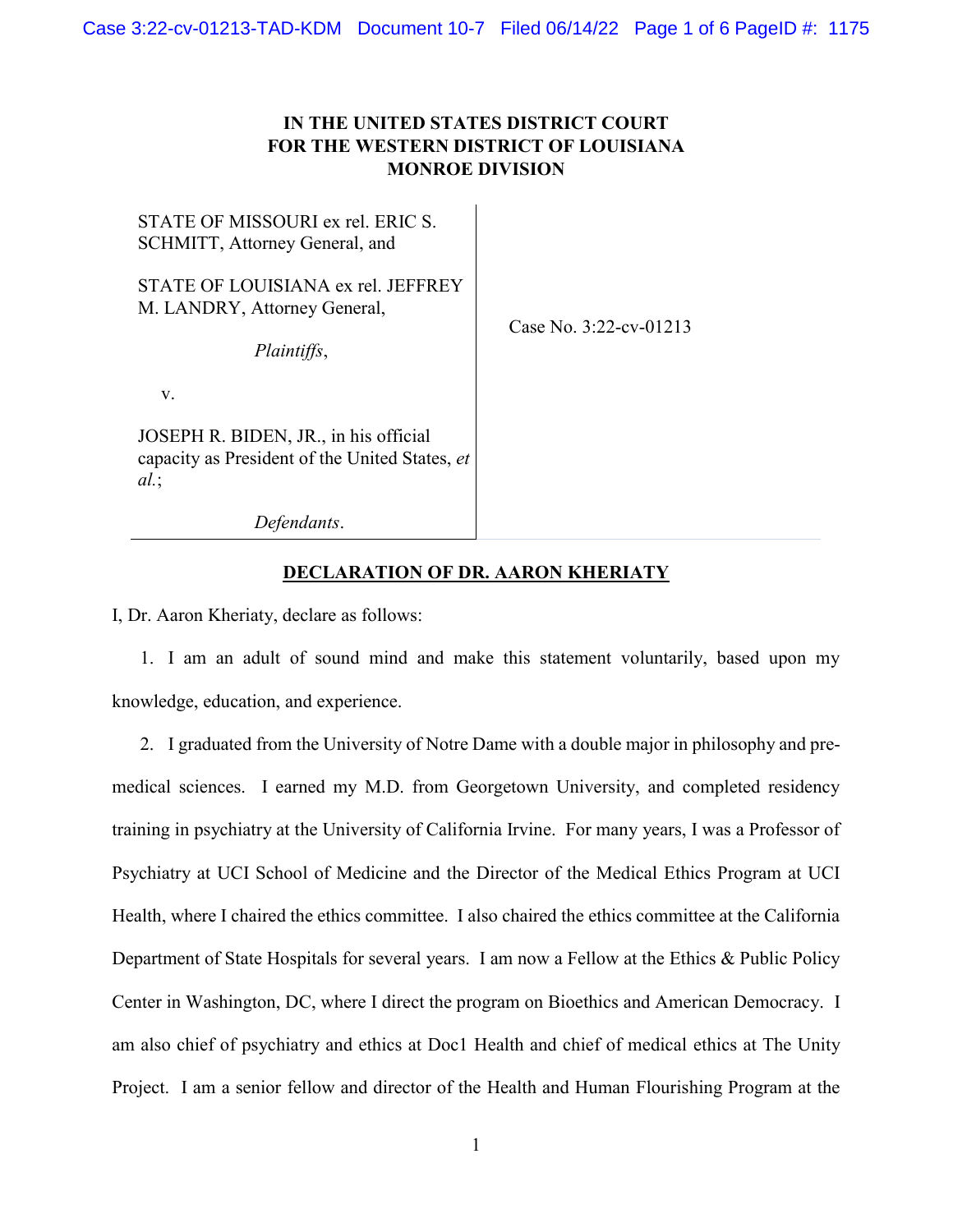Zephyr Institute. I serve as a scholar at the Paul Ramsey Institute and on the advisory board at the Simone Weil Center for Political Philosophy.

3. I have authored numerous books and articles for professional and lay audiences on bioethics, social science, psychiatry, religion, and culture. My work has been published in the Wall Street Journal, the Washington Post, Arc Digital, The New Atlantis, Public Discourse, City Journal, and First Things. I have conducted print, radio, and television interviews on bioethics topics with The New York Times, the Los Angeles Times, CNN, Fox News, and NPR. I maintain social-media accounts, including the Twitter account @akheriaty, which has over 158,000 followers.

4. During the early months of the COVID-19 pandemic, I co-authored the University of California's pandemic ventilator triage guidelines for the UC Office of the President and consulted for the California Department of Public Health on the state's triage plan for allocating scarce medical resources. In early 2021, I was involved in developing the vaccine-allocation policy at the University of California when the demand for vaccines outstripped supply and there were ethical questions about who should get the vaccines first.

5. I also served as a psychiatric consultant at the UCI hospital and, in connection with treating patients at the hospital, I contracted COVID-19 in 2020.

6. In August 2021, while I was still professor at UCI School of Medicine and director of the Medical Ethics Program at UCI Health, the University of California implemented an employee vaccine mandate for COVID-19 that made no exceptions for those with infection-induced (or "natural") immunity. Having been previously infected with COVID-19, I had natural immunity to the virus. There is compelling scientific evidence, backed by centuries of experiences, that natural immunity is superior to vaccine-induced immunity. I objected to the vaccine mandate on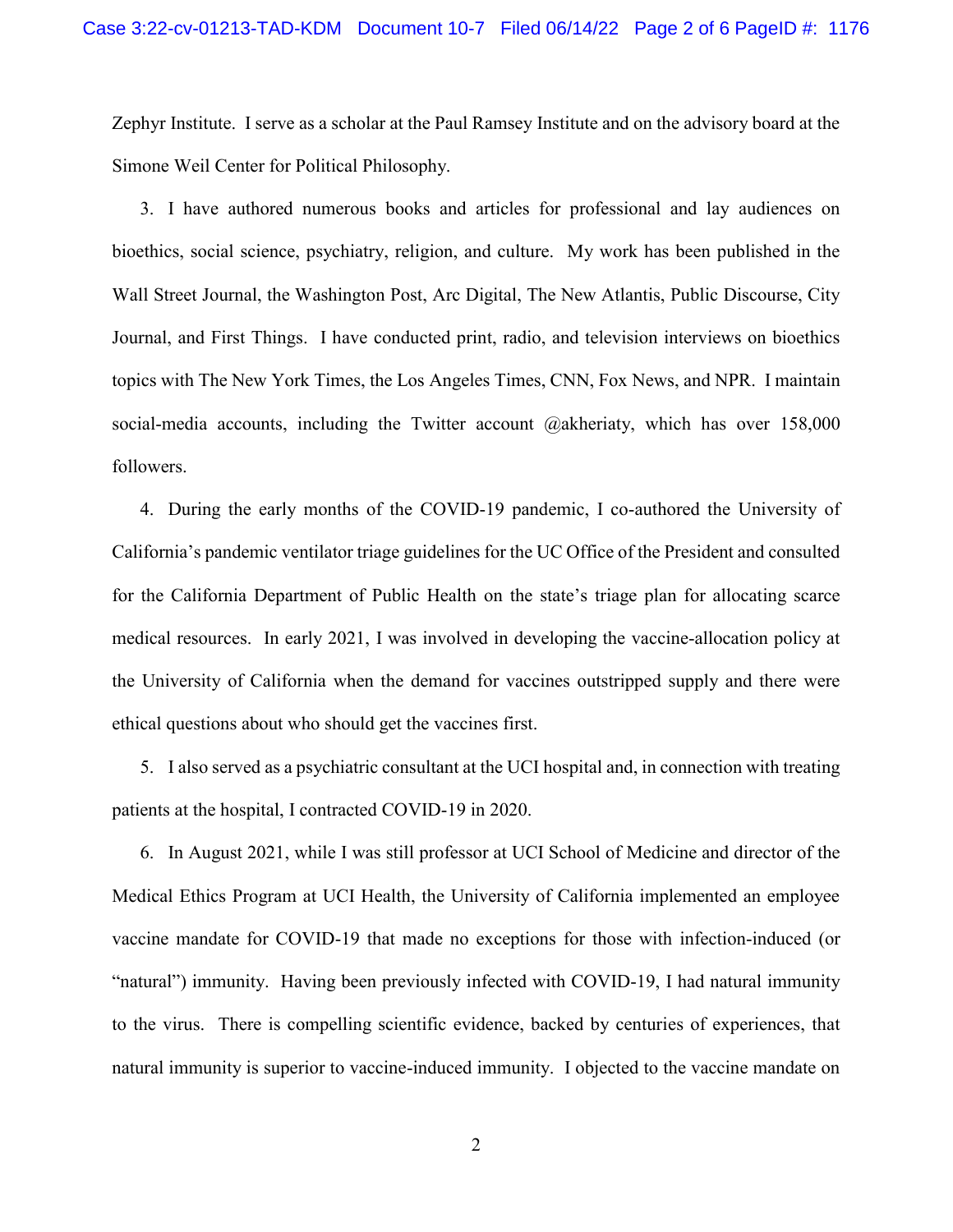the ground, *inter alia*, that it is unethical to require individuals with natural immunity to receive a vaccine with known risks of side effects when the vaccine grants no material benefits to those individuals. I ultimately filed suit against the University of California's Board of Regents and its President to challenge the vaccine mandate.

7. In October 2021, the University of California placed me on unpaid leave, and on December 17, 2021, the University terminated my employment.

8. My termination by the University of California for my opposition to its one-size-fits-all vaccine mandate attracted widespread public attention. Stories about my opposition to the vaccine mandate and my termination were featured on national news media. This led to an increase in following on my social-media accounts, where I communicate with followers and the public about matters relating to bioethics, public health, vaccine mandates, and other issues.

9. Following my dismissal from the University and the publication of my story on my Substack newsletter,<sup>1</sup> my Twitter following grew from 5,000 to over 158,000 in the span of five months. Twitter users can opt to display their location on their Twitter page and scrolling through my followers it is evident that they come from all over the United States, including followers from Missouri and Louisiana, as well as followers from dozens of other countries. (I have family members in Missouri who tell me that many of their friends there follow my work closely.) Twitter drives most of the traffic to my Substack newsletter, which has become a significant source of personal income for me after losing my job at the University—income that supports my wife and five children.

 $\overline{\phantom{a}}$ 

<sup>1</sup> https://aaronkheriaty.substack.com/p/farewell-university-of-california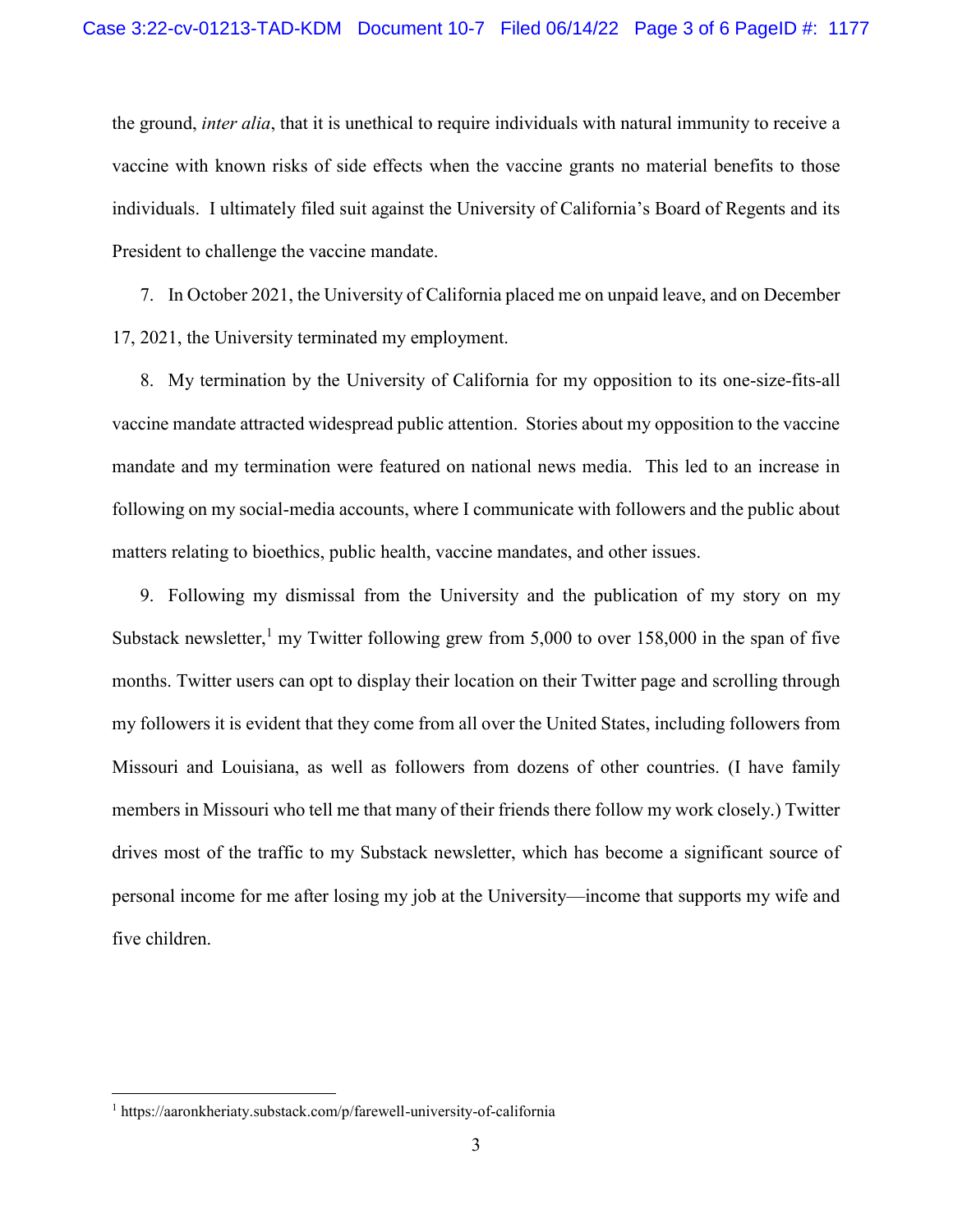10. My LinkedIn network has also grown considerably since I was let go from the University, from a few dozen to 1,333 connections. I share my work, including published articles and announcements on my forthcoming book, on both LinkedIn and Twitter.

11. I have always shared peer-reviewed research findings as well as my own opinions and perspectives on Twitter and LinkedIn. It was not until I began posting information about covid and our covid response policies, however, that I encountered censorship on the Twitter platform. This began in 2020 when I published an article on the adverse mental health consequences of lockdowns. The problem became more pronounced in 2021 when I shared my Wall Street Journal article and other information on ethical issues related to vaccine mandates. The Twitter censorship took several forms.

12. First, as new followers were added, which I could see and count on my "Notifications" page, my number of total followers would not increase commensurately. I finally figured out that as new followers were added, the platform would automatically "unfollow" some of my other followers. So, while new people followed me my total number of followers was clearly artificially suppressed and would plateau or grow only very slowly. Several of my followers reached out to me when they realized they had automatically been "unfollowed" by Twitter, and they had to "refollow" me, in some cases several times repeatedly. Most of those who were dropped would have no way of knowing that this happened unless they specifically took the trouble to check.

13. Shortly after it was announced that Elon Musk would buy Twitter, my following started growing much faster than usual, without me doing anything differently in terms of my engagement with the platform, number, frequency, or type of posts, etc. A few weeks later, when it appeared that Musk's purchase of Twitter was hitting roadblocks, the pattern suddenly reverted and the growth of my following slowed again to the usual snail's pace. Many other users commented at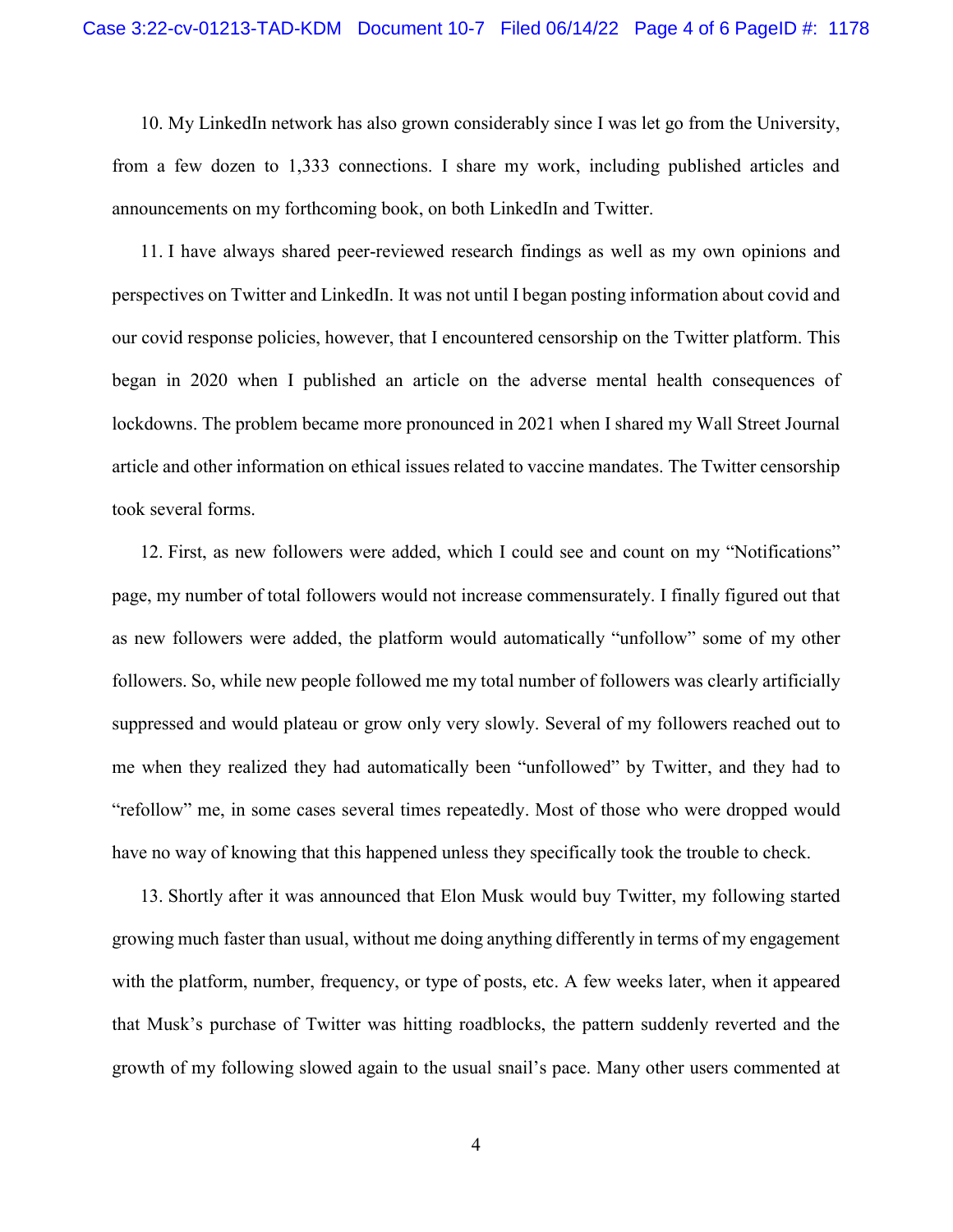that time that they had similar experiences. The platform may have been walking back some of its censorship tendencies to cover their tracks (Musk was talking about making the Twitter algorithm public), then reversing course when it appeared the sale might not happen.

14. Another problem I encountered frequently on Twitter was "shadow banning". This occurs when my tweets do not appear in my followers' feeds. Many followers commented that they had not seen anything from me for months, even though I post frequently—multiple times daily and multiple days per week. My impression was that tweets on topics like vaccine safety/efficacy were often not shared with many of my followers, while other tweets on non-covid-related topics would garner more attention from followers. Several followers messaged me to say that they could see certain tweets if they went to my timeline, but those same tweets never appeared in their feed.

15. This phenomenon of shadow-banning is well-known and well-documented by Twitter users. The posts most subject to this were those that challenged the federal government's preferred covid policies. I encountered evidence of this shadow-banning in 2021 before I was let go from the University after I started posting on covid topics, and the problem intensified in 2022 following my dismissal, as I continued to post frequently on the ethics of vaccine mandates for competent adults.

16. I have several of my friends and colleagues—including Dr. Peter McCollough and Dr. Robert Malone—who were temporarily (McCollough) or permanently (Malone) banned from Twitter for posing peer-reviewed scientific findings regarding the covid vaccines. Even though the ethics of vaccine mandates is among my areas of expertise, and an area that has impacted me personally and professionally, I am extremely careful when posting any information on Twitter related to the vaccines, to avoid getting banned. This self-censorship has limited what I can say